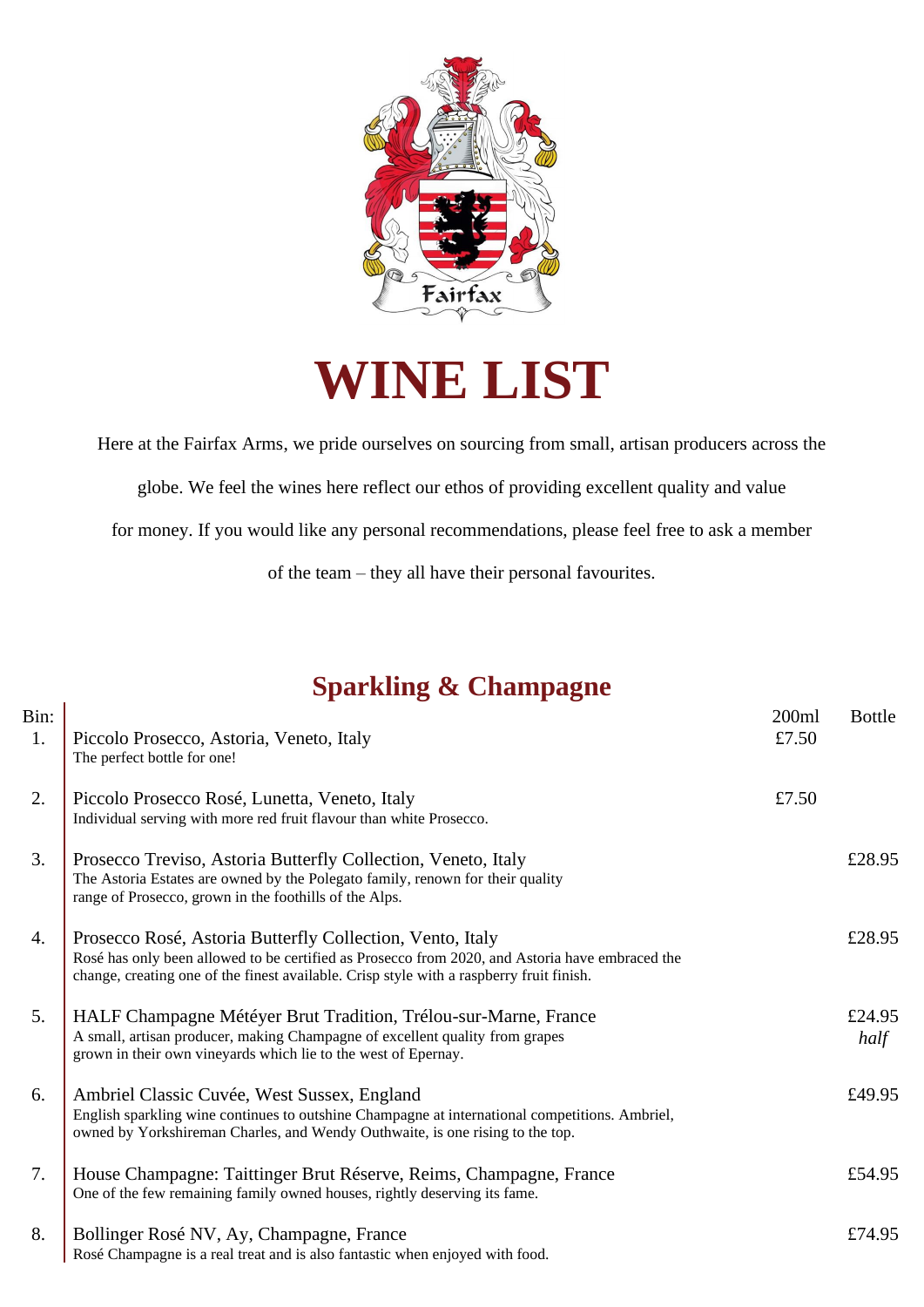#### **White Wine**

| Bin:<br>9. | Macabeo-Verdejo 2020, Legado Muñoz, Toledo, Spain<br>Our house choice – a really enjoyable glass of wine alone or with food. Grown in<br>the mountanous Toledo region to the south of Madrid.                                                                                                                   | 175ml<br>£5.75 | 250ml<br>£7.75 | <b>Bottle</b><br>£22.50 |
|------------|-----------------------------------------------------------------------------------------------------------------------------------------------------------------------------------------------------------------------------------------------------------------------------------------------------------------|----------------|----------------|-------------------------|
| 10.        | Pinot Grigio 2020, Frunza, Cramele Recas, Romania<br>From the Romanian Estate, owned by Englishman Philip Cox. He has made huge investments<br>that have seen a real uplift in quality, particularly in international varieties such as this.                                                                   | £6.00          | £8.00          | £23.95                  |
| 11.        | Chardonnay 2020, Moulin de Gassac, Pays d'Oc, France<br>Founded in the l'Herault valley in the 1960's, Moulin de Gassac work in harmony with their<br>surroundings, minimising use of herbicides and pesticides, to produce clean and enjoyable wines.                                                          | £6.90          | £9.25          | £27.50                  |
| 12.        | Sauvignon Blanc 2019, 'Pretty Paddock', Marlborough, New Zealand<br>A brilliantly crafted Sauvignon. Grown on a small family owned vineyard who strive for the<br>highest quality. A little bottle age before release gives a touch of roundness to the finish making<br>this a wonderfully food friendly wine. | £8.00          | £10.75         | £30.95                  |
| 13.        | Picpoul de Pinet 2020, Villa des Croix, Languedoc, France<br>Grown overlooking the Mediterranean, Picpoul is a variety native to the south of France, than has<br>a dry, fruity style to be enjoyed with lighter dishes.                                                                                        |                |                | £27.95                  |
| 14.        | Sauvignon Blanc 'La Chapiniere' 2020, Baudry-Dutour, Loire, France<br>Not your standard Sauvignon Blanc from the Loire Valley. Made by Justine Baudry, working on<br>the family estate, to produce this very modern styled French Sauvignon Blanc.                                                              |                |                | £28.95                  |
| 15.        | Muscadet Sur Lie Vieilles Vignes 2020, Château de la Ragotière, Loire, France<br>The old vines used for this Muscadet give the wine a brilliantly crisp concentration. Perfectly<br>balanced minerality and fruit make this brilliant with seafood or as an aperitif.                                           |                |                | £30.95                  |
| 16.        | Riesling 2019, Groote Post, Darling Hills, South Africa<br>Forget overly sweet Riesling of days gone by, this has character by the bucketload. Bright and<br>zesty, with good acidity and that slight touch of sweetness to balance. Great with a little spice.                                                 |                |                | £32.95                  |
| 17.        | Gavi di Gavi 2020, Giordano Lombardo, Piemonte, Italy<br>'The Chablis of Italy'. Grown in the cooler northern vineyards in the foothills of the Alps. Fully<br>certified Organic and Biodynamic, this is a wine that is at one with nature.                                                                     |                |                | £34.95                  |
| 18.        | Assyrtiko 2020, Domaine Papagiannakos, Attika, Greece<br>The native grape of Santorini, but also grown with fantastic results on the coastal mainland of<br>Greece. Aromatic and crisp, this is a great way to 'holiday at home'.                                                                               |                |                | £35.95                  |
| 19.        | Sancerre 2020, Domaine Fernand Girard, Loire, France<br>Made from the Sauvignon Blanc grape the best vineyard area of the Loire. Farming 12 Hectares,<br>but only bottling the finest grapes under their own label, this is a true assurance of quality.                                                        |                |                | £38.95                  |
| 20.        | Chablis 1 er Cru 'Montmains' 2018, Closerie des Alisiers, Burgundy, France<br>From some of the best vineyards in Chablis. 1 <sup>er</sup> Crus have been selected as producing wines of<br>the highest quality, Montmains noted for its fresh mineral style.                                                    |                |                | £44.95                  |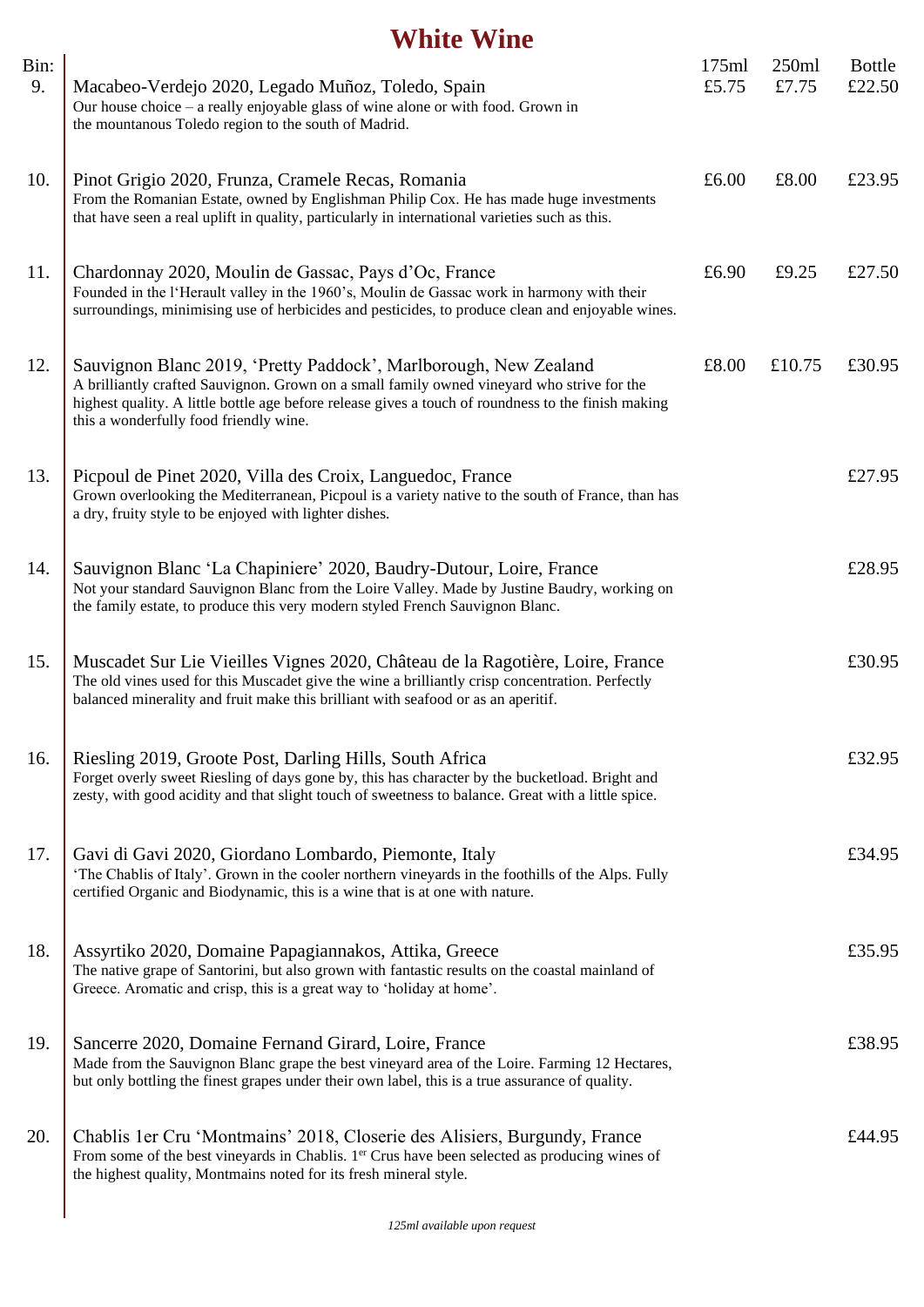## **Red Wine**

| Bin:<br>21. | Merlot 2019, Terres Cortal, Languedoc, France<br>An easy drinking red. Soft and supple fruit with lighter tannin make for the perfect 'House Red'.<br>A very pleasant glass on its own of with lighter dishes.                                                                                                                                          | 175ml<br>£5.75 | 250ml<br>£7.75 | <b>Bottle</b><br>£22.50 |
|-------------|---------------------------------------------------------------------------------------------------------------------------------------------------------------------------------------------------------------------------------------------------------------------------------------------------------------------------------------------------------|----------------|----------------|-------------------------|
| 22.         | Pinot Noir 2020, Villa des Croix, Pays d'Oc, France<br>A fuller bodied style of Pinot Noir, grown in the South of France, where the warmth gives the<br>grapes a fuller riper flavour. A great lighter option to enjoy.                                                                                                                                 | £6.75          | £9.00          | £26.95                  |
| 23.         | Negroamaro 2020, Tenuta Giustini, Puglia, Italy<br>From the 'heel' of Italy, Negroamaro give a richer and concentrated style of red,<br>without too much tannin. A great red all year round.                                                                                                                                                            | £7.25          | £9.50          | £27.95                  |
| 24.         | Malbec 2020, Cavalo Preto, Mendoza, Argentina<br>Originally from France, Malbec has made itself at home in Mendoza. Grown at altitude<br>to give a fuller, richer red, perfect with red meats and full flavoured cuisine.                                                                                                                               | £7.50          | £10.25         | £28.95                  |
| 25.         | Côtes du Rhône 2019, Brunel de la Gardine, Rhône, France<br>Made by the same estate as our Châteauneuf-du-Pape, in the south of the Rhône valley.<br>Predominantly Grenache, giving a red fruit flavour with excellent body and background spice.                                                                                                       |                |                | £31.95                  |
| 26.         | 'Midday Somewhere' Shiraz 2018, Hesketh, Limestone Coast, Australia<br>Aussie Shiraz is making a real resurgence now that the overly heavy and jammy wines have been<br>put to bed. This is from the cooler Limestone Coast, south of Barossa, producing a wine<br>comparable with the wines of the Northern Rhône.                                     |                |                | £32.95                  |
| 27.         | Rioja Crianza 2012, Bodegas Urbina, Rioja, Spain<br>Long and slow ageing in oak and then bottle gives a smooth vanilla spicy<br>flavour – the traditional wine to enjoy alongside lamb.                                                                                                                                                                 |                |                | £34.95                  |
| 28.         | Cabernet Sauvignon 'Antiguas Reserva' 2018, Cousiño Macul, Maipo, Chile<br>The quality wines of Chile are often overlooked, particularly from their oldest and best producers.<br>Cousiño Macul are the oldest family-owned estate in Chile, with this Cabernet undergoing ageing<br>in the winery before release. A great option for the Sunday roast. |                |                | £35.95                  |
| 29.         | Chateau Macquin 2018, Saint Georges-Saint Emilion, Bordeaux, France<br>A new find – modern and rich style of Claret from the Right Bank of Bordeaux, made using<br>predominantly Merlot to give a brilliant balance of structure and fruit.                                                                                                             |                |                | £36.95                  |
| 30.         | Enira 2016, Bessa Valley, Bulgaria<br>A real find – style wise, a cross between a Châteauneuf-du-Pape and Bordeaux. Perfect alongside<br>one of our local steaks. An instant favourite among those who have tried this great wine.                                                                                                                      |                |                | £39.95                  |
| 31.         | Le Petit Tour de Bessan 2016, Margaux, Bordeaux, France<br>Margaux is recognised as one of Bordeaux's best regions, on the Left Bank of the Gironde. The<br>Château is now o wned by the famous Lucian Lurton family, craftsmen of the finest wines.                                                                                                    |                |                | £45.95                  |
| 32.         | Le Difese 2019, Tenuta San Guido, Tuscany, Italy<br>The 'third wine' of Sassicaia, the world famous Super Tuscan. Made from a blend of the local<br>Sangiovese grape (as used in Chianti) alongside Cabernet Sauvignon to add a brilliant structure<br>and finesse to the wine. A real treat.                                                           |                |                | £49.95                  |
| 33.         | Chorey-les-Beaune 2018, Domaine Tollot-Beaut, Burgundy, France<br>A lesser known appelation in Burgundy. Domaine Tollot-Beaut produce wines that far surpass the<br>normal for this appellation. A real gem.                                                                                                                                            |                |                | £62.95                  |
| 34.         | Châteauneuf-du-Pape 2018, Chateau de la Gardine, Rhône, France<br>One of the oldest producers in the region, quietly getting about their business of producing top<br>drawer wines with opulent richness that can rival even the biggest house names.                                                                                                   |                |                | £64.95                  |
|             |                                                                                                                                                                                                                                                                                                                                                         |                |                |                         |